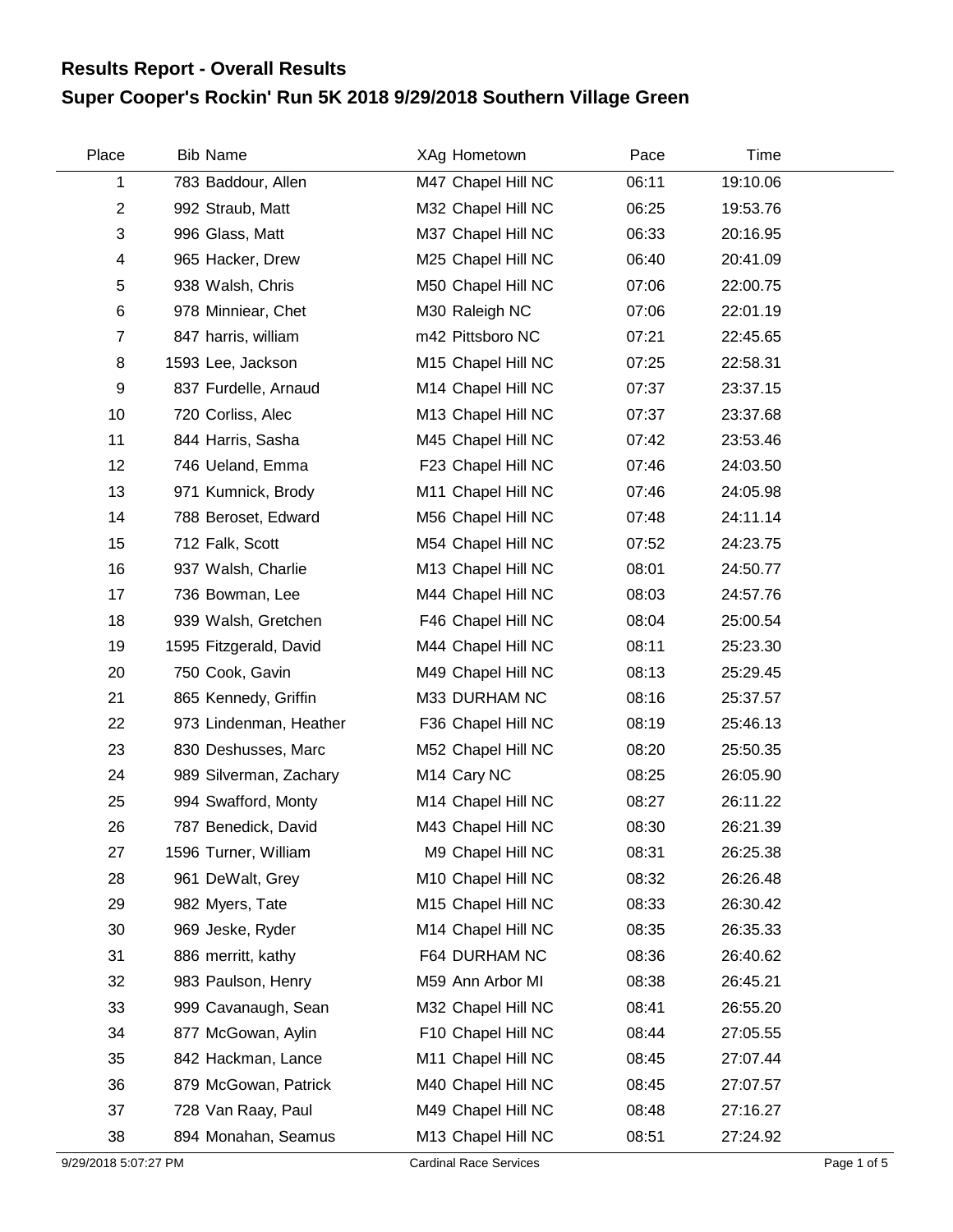| Place | <b>Bib Name</b>        | XAg Hometown       | Pace  | Time     |  |
|-------|------------------------|--------------------|-------|----------|--|
| 39    | 876 Mcentee, David     | M52 Chapel Hill NC | 09:00 | 27:53.95 |  |
| 40    | 968 Isenstein, Arin    | F39 Chapel Hill NC | 09:00 | 27:55.51 |  |
| 41    | 908 Pohlman, Matthias  | M45 Chapel Hill NC | 09:01 | 27:58.47 |  |
| 42    | 986 Rodriguez, Amy     | F34 Chapel Hill NC | 09:15 | 28:38.96 |  |
| 43    | 873 Matthews, David    | M42 Carrboro NC    | 09:15 | 28:39.70 |  |
| 44    | 705 Carpenter, Thomas  | M38 Chapel Hill NC | 09:15 | 28:39.91 |  |
| 45    | 907 Pohlman, Constanze | F11 Chapel Hill NC | 09:15 | 28:41.98 |  |
| 46    | 985 Perry, Cameron     | M15 Chapel Hill NC | 09:17 | 28:45.94 |  |
| 47    | 1000 Kallam, Eddie     | M52 Pittsboro NC   | 09:20 | 28:56.49 |  |
| 48    | 854 Horswill, Rose     | F30 Carrboro NC    | 09:26 | 29:15.50 |  |
| 49    | 954 Zuercher, Nikko    | M11 Chapel Hill NC | 09:27 | 29:17.73 |  |
| 50    | 819 Cawley, Tom        | M50 Carrboro NC    | 09:28 | 29:20.99 |  |
| 51    | 962 DiMartino, Andrew  | M37 CARY NC        | 09:30 | 29:27.25 |  |
| 52    | 901 Opland, Carli      | F26 Chapel Hill NC | 09:30 | 29:28.25 |  |
| 53    | 835 Fargo, Isabel      | F13 Chapel Hill NC | 09:31 | 29:28.96 |  |
| 54    | 713 Falk, Abbie        | F12 Chapel Hill NC | 09:33 | 29:36.70 |  |
| 55    | 1602 McGinty, Dylan    | M8 Chapel Hill NC  | 09:35 | 29:41.88 |  |
| 56    | 1600 McGinty, Katrina  | F38 Chapel Hill NC | 09:36 | 29:46.31 |  |
| 57    | 738 Duffy, Maddie      | F17 Chapel Hill NC | 09:39 | 29:55.84 |  |
| 58    | 707 Bastian, Kevin     | M34 Chapel Hill NC | 09:44 | 30:09.26 |  |
| 59    | 987 Salemson, Jeremy   | M49 Chapel Hill NC | 09:46 | 30:17.07 |  |
| 60    | 730 Wilcher, Alisa     | F40 Chapel Hill NC | 09:53 | 30:37.63 |  |
| 61    | 926 Stevens, Susanna   | F39 Durham NC      | 09:57 | 30:51.41 |  |
| 62    | 743 Hudgens, Cate      | F13 Chapel Hill NC | 09:59 | 30:57.86 |  |
| 63    | 714 Falk, Zoe          | F12 Chapel Hill NC | 10:01 | 31:02.09 |  |
| 64    | 963 Frederick, Ben     | M10 Chapel Hill NC | 10:06 | 31:17.18 |  |
| 65    | 977 Melcombe, Charlie  | M25 Durham NC      | 10:06 | 31:19.78 |  |
| 66    | 782 Adair, Leo         | M9 Chapel Hill NC  | 10:07 | 31:22.82 |  |
| 67    | 722 Arnott, Hallie     | F16 Chapel Hill NC | 10:09 | 31:26.88 |  |
| 68    | 716 Wojnovich, Alexa   | F17 Chapel Hill NC | 10:09 | 31:27.60 |  |
| 69    | 841 Hackman, Brooke    | F8 Chapel Hill NC  | 10:13 | 31:40.44 |  |
| 70    | 843 Hackman, Trevor    | M42 Chapel Hill NC | 10:13 | 31:41.56 |  |
| 71    | 958 Chenet, Abby       | F9 Chapel Hill NC  | 10:15 | 31:45.01 |  |
| 72    | 1599 Kelly, Andrew     | M38 Chapel Hill NC | 10:15 | 31:46.25 |  |
| 73    | 930 Stowe, Morgan      | F10 Chapel Hill NC | 10:18 | 31:54.61 |  |
| 74    | 988 Silverman, Steve   | M52 Cary NC        | 10:24 | 32:14.58 |  |
| 75    | 820 Cloyd, Jeramiah    | M14 Carrboro NC    | 10:24 | 32:14.89 |  |
| 76    | 715 Wojnovich, Scott   | M49 Chapel Hill NC | 10:29 | 32:29.04 |  |
| 77    | 710 Fedora, Sydney     | F23 Chapel Hill NC | 10:39 | 33:00.19 |  |
| 78    | 1597 Greene, Casey     | F12 Chapel Hill NC | 10:39 | 33:01.13 |  |
| 79    | 709 Fedora, Christi    | F53 Chapel Hill NC | 10:40 | 33:03.69 |  |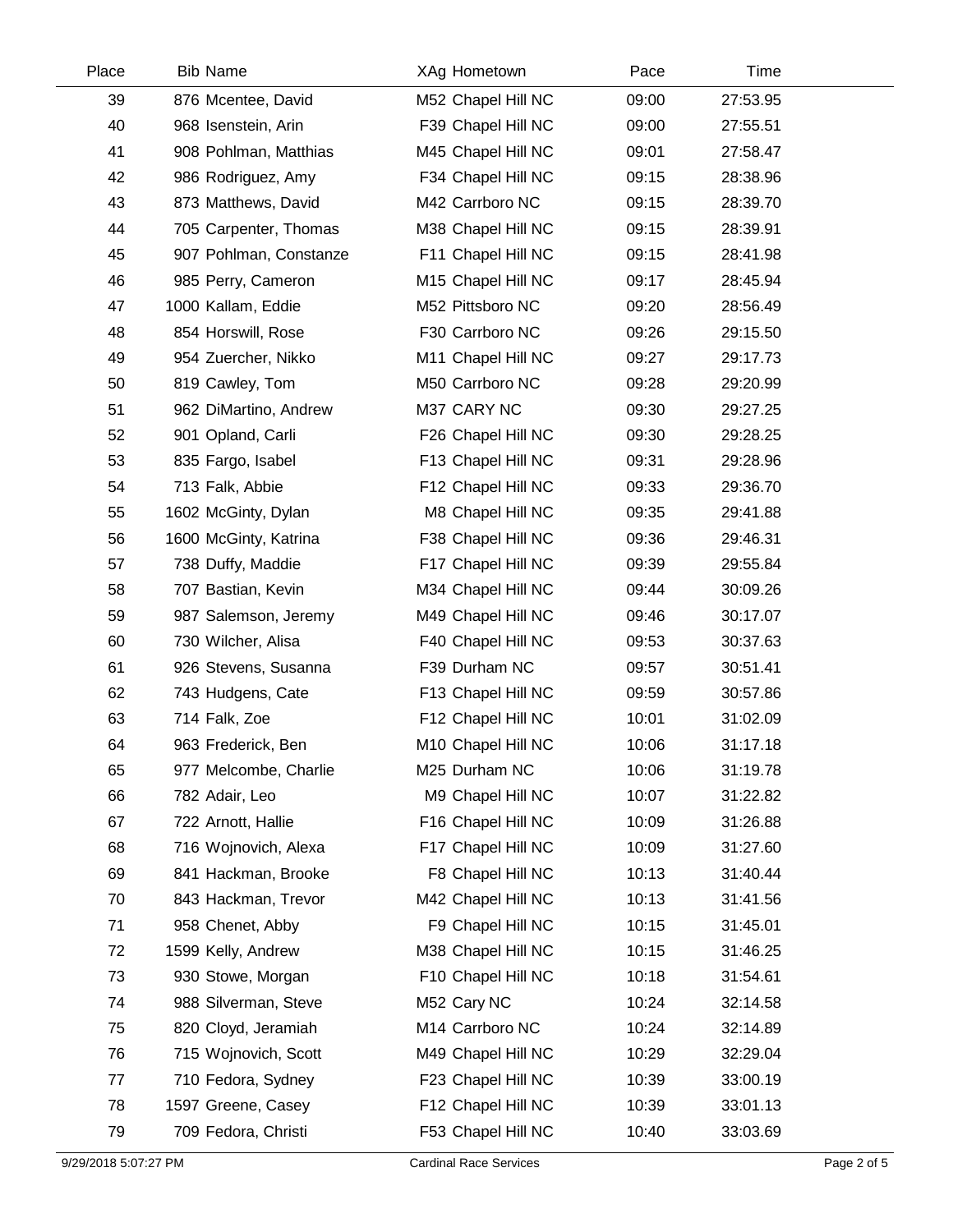| Place | <b>Bib Name</b>               | XAg Hometown       | Pace  | Time     |  |
|-------|-------------------------------|--------------------|-------|----------|--|
| 80    | 1594 Hahn, Dayun              | M9 Chapel Hill NC  | 10:40 | 33:05.49 |  |
| 81    | 952 Williams, Ben             | M41 Chapel Hill NC | 10:46 | 33:23.82 |  |
| 82    | 725 Ligett, Connor            | M14 Chapel Hill NC | 10:55 | 33:49.41 |  |
| 83    | 747 Peterson, Meghan          | F22 Chapel Hill NC | 10:55 | 33:50.21 |  |
| 84    | 732 Duffy, Katie              | F11 Chapel Hill NC | 10:55 | 33:51.53 |  |
| 85    | 739 Crockett, Leif            | M10 Chapel Hill NC | 10:56 | 33:54.16 |  |
| 86    | 740 Crockett, Seth            | M42 Chapel Hill NC | 10:57 | 33:55.39 |  |
| 87    | 734 Duffy, Beth               | F47 Chapel Hill NC | 11:00 | 34:05.12 |  |
| 88    | 845 Harris, Susan             | F43 Pittsboro NC   | 11:02 | 34:13.56 |  |
| 89    | 984 Pearson, Tyra             | F24 Chapel Hill NC | 11:07 | 34:26.77 |  |
| 90    | 832 Duszynski, Trevor         | M26 Pittsboro NC   | 11:11 | 34:39.16 |  |
| 91    | 866 Kirkland, Kempie          | F37 Wilmington NC  | 11:14 | 34:50.21 |  |
| 92    | 708 Kirkland, Russell         | M39 Wilmington NC  | 11:14 | 34:50.54 |  |
| 93    | 997 Peterson, Robert          | M47 Chapel Hill NC | 11:19 | 35:06.34 |  |
| 94    | 964 Hacker, Caili             | F24 Chapel Hill NC | 11:26 | 35:25.46 |  |
| 95    | 749 Kavanaugh, Ella           | F14 Carrboro NC    | 11:28 | 35:31.79 |  |
| 96    | 829 Dechow, Sydney            | F14 Chapel Hill NC | 11:28 | 35:32.03 |  |
| 97    | 790 Binando, Janet            | F52 Leland NC      | 11:28 | 35:33.25 |  |
| 98    | 791 Blass, Andrew             | M42 Chapel Hill NC | 11:31 | 35:42.96 |  |
| 99    | 706 Carpenter, Kimberly       | F37 Chapel Hill NC | 11:32 | 35:45.16 |  |
| 100   | 957 Brittain, Tanner          | M22 Chapel Hill NC | 11:32 | 35:46.12 |  |
| 101   | 998 Peterson, Natalie         | F42 Chapel Hill NC | 11:34 | 35:52.79 |  |
| 102   | 825 Coward, Robert            | M37 Chapel Hill NC | 11:37 | 36:01.93 |  |
| 103   | 824 Coward, Melissa           | F36 Chapel Hill NC | 11:38 | 36:05.28 |  |
| 104   | 839 Gaudet, Ava               | F11 Carrboro NC    | 11:42 | 36:17.25 |  |
| 105   | 840 Gaudet, Walter            | M49 Carrboro NC    | 11:43 | 36:18.94 |  |
| 106   | 966 Hansen, Niels             | M12 Chapel Hill NC | 11:45 | 36:25.63 |  |
| 107   | 970 Johnson, Scott            | M45 Chapel Hill NC | 11:46 | 36:28.37 |  |
| 108   | 812 Burnette, Hunter          | M50 Raleigh NC     | 11:53 | 36:49.19 |  |
| 109   | 915 Spitzner-Pohlman, Susanne | F45 Chapel Hill NC | 11:55 | 36:54.99 |  |
| 110   | 910 Reynolds, Heidi           | F47 Chapel Hill NC | 12:00 | 37:11.50 |  |
| 111   | 721 Corliss, John             | M40 Chapel Hill NC | 12:03 | 37:21.32 |  |
| 112   | 699 Spellman, Sean            | M12 Chapel Hill NC | 12:16 | 38:00.94 |  |
| 113   | 781 Adair, Crosby             | M12 Chapel Hill NC | 12:19 | 38:09.97 |  |
| 114   | 718 Peot, Eric                | M14 Chapel Hill NC | 12:19 | 38:10.62 |  |
| 115   | 928 Stowe, Evan               | M9 Chapel Hill NC  | 12:24 | 38:26.80 |  |
| 116   | 935 Velarde, Bryan            | M48 Chapel Hill NC | 12:27 | 38:35.77 |  |
| 117   | 980 Myers, Clint              | M44 Chapel Hill NC | 12:28 | 38:37.51 |  |
| 118   | 981 Myers, Daly               | M10 Chapel Hill NC | 12:28 | 38:39.86 |  |
| 119   | 929 Stowe, Matt               | M43 Chapel Hill NC | 12:36 | 39:02.13 |  |
| 120   | 729 Van Raay, Xavier          | M14 Chapel Hill NC | 12:41 | 39:17.85 |  |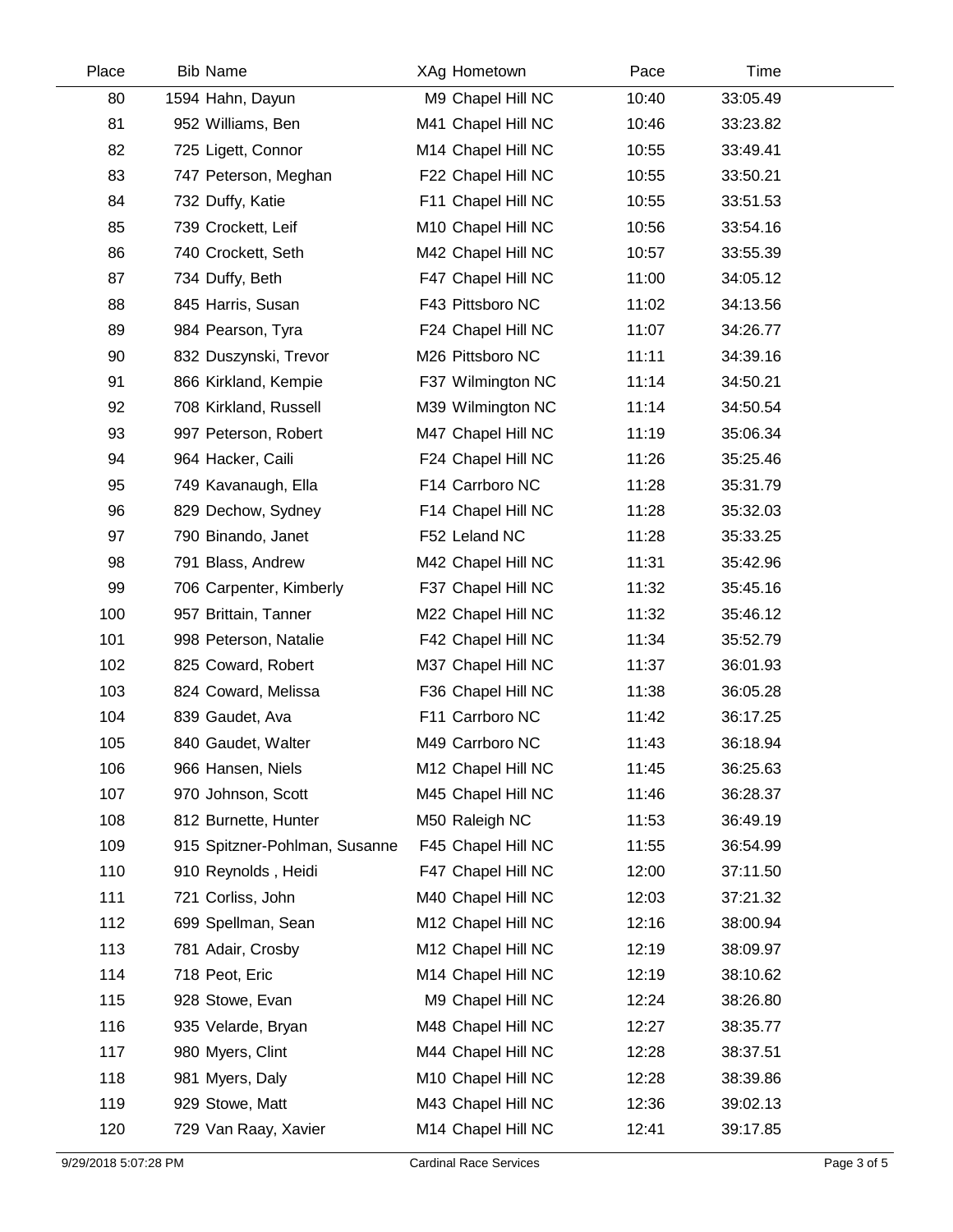| Place | <b>Bib Name</b>          | XAg Hometown       | Pace  | Time     |  |
|-------|--------------------------|--------------------|-------|----------|--|
| 121   | 717 Chang, Lydia         | F44 Chapel Hill NC | 12:46 | 39:35.61 |  |
| 122   | 726 Petrovick, Dana      | F30 Raleigh NC     | 12:50 | 39:46.85 |  |
| 123   | 727 Petrovick, Terry     | M61 Creedmoor NC   | 12:59 | 40:16.03 |  |
| 124   | 700 Varblow, Linda       | F63 Chapel Hill NC | 13:01 | 40:20.96 |  |
| 125   | 956 Anderson, Sarah      | F24 Raleigh NC     | 13:04 | 40:31.16 |  |
| 126   | 897 Morgan, Kristy       | F47 Chapel Hill NC | 13:09 | 40:47.30 |  |
| 127   | 936 Velarde, James       | M16 Chapel Hill NC | 13:16 | 41:06.80 |  |
| 128   | 853 Hooks, Elizabeth     | F44 Chapel Hill NC | 13:35 | 42:08.00 |  |
| 129   | 818 Causley, Robert      | M6 Chapel Hill NC  | 13:36 | 42:09.76 |  |
| 130   | 887 Miller, Courtney     | F23 Leland NC      | 13:49 | 42:48.91 |  |
| 131   | 793 Bradbury, Kathy      | F53 Leland NC      | 13:49 | 42:49.94 |  |
| 132   | 748 Kavanaugh, Patrick   | M50 Durham NC      | 13:53 | 43:02.79 |  |
| 133   | 742 Bartlett, Susannah   | F13 Chapel Hill NC | 13:55 | 43:09.80 |  |
| 134   | 719 Peot, Mark           | M56 Chapel Hill NC | 14:00 | 43:23.65 |  |
| 135   | 943 Welch, Serena        | F9 Chapel Hill NC  | 14:01 | 43:27.17 |  |
| 136   | 735 Duffy, Dan           | M48 Chapel Hill NC | 14:02 | 43:31.31 |  |
| 137   | 934 Strada, Monica       | F41 Chapel Hill NC | 14:07 | 43:45.64 |  |
| 138   | 932 Strada, Hannah       | F9 Chapel Hill NC  | 14:07 | 43:47.22 |  |
| 139   | 856 Ivancic, Maggie      | F26 Efland NC      | 14:16 | 44:14.99 |  |
| 140   | 872 Maiorana, Zach       | M11 Chapel Hill NC | 14:32 | 45:03.71 |  |
| 141   | 724 Clarke, Preston      | M50 Chapel Hill NC | 14:32 | 45:04.71 |  |
| 142   | 723 Arnott, Sydney       | F14 Chapel Hill NC | 14:34 | 45:08.49 |  |
| 143   | 995 Swafford, Susan      | F48 Chapel Hill NC | 14:37 | 45:18.15 |  |
| 144   | 927 Stockmans, Sabrina   | F11 Chapel Hill NC | 14:38 | 45:22.34 |  |
| 145   | 838 Furdelle, Garance    | F14 Chapel Hill NC | 14:39 | 45:23.84 |  |
| 146   | 900 Neiswender, Michael  | M57 Chapel Hill NC | 14:43 | 45:37.74 |  |
| 147   | 899 Neiswender, Andrew   | M23 Chapel Hill NC | 14:43 | 45:38.19 |  |
| 148   | 711 Hayes, Julie         | F58 Carrboro NC    | 14:45 | 45:45.01 |  |
| 149   | 993 Swafford, Helen      | F8 Chapel Hill NC  | 14:46 | 45:46.88 |  |
| 150   | 875 McEntee, Christopher | M9 Chapel Hill NC  | 14:47 | 45:48.74 |  |
| 151   | 869 Maiorana, Brendan    | M43 Chapel Hill NC | 14:52 | 46:04.30 |  |
| 152   | 868 Maiorana, Aaron      | M8 Chapel Hill NC  | 14:52 | 46:05.32 |  |
| 153   | 861 Joyce, Lisa          | F39 Durham NC      | 14:53 | 46:07.59 |  |
| 154   | 745 Paul, Karson         | M11 Chapel Hill NC | 14:53 | 46:09.50 |  |
| 155   | 898 Morgan, Simon        | M11 Chapel Hill NC | 14:55 | 46:13.90 |  |
| 156   | 744 Paul, Amy Leigh      | F55 Chapel Hill NC | 15:07 | 46:51.51 |  |
| 157   | 979 Muyengwa, Dzidzai    | F24 Chapel Hill NC | 15:14 | 47:14.85 |  |
| 158   | 737 Gwanzura, Sophia     | F25 Chapel Hill NC | 15:15 | 47:16.34 |  |
| 159   | 904 Parker, Douglas      | M12 Chapel Hill NC | 15:20 | 47:31.84 |  |
| 160   | 805 Buck, Debra          | F49 Chapel Hill NC | 15:23 | 47:41.77 |  |
| 161   | 806 Buck, Jim            | M53 Chapel Hill NC | 15:23 | 47:42.74 |  |